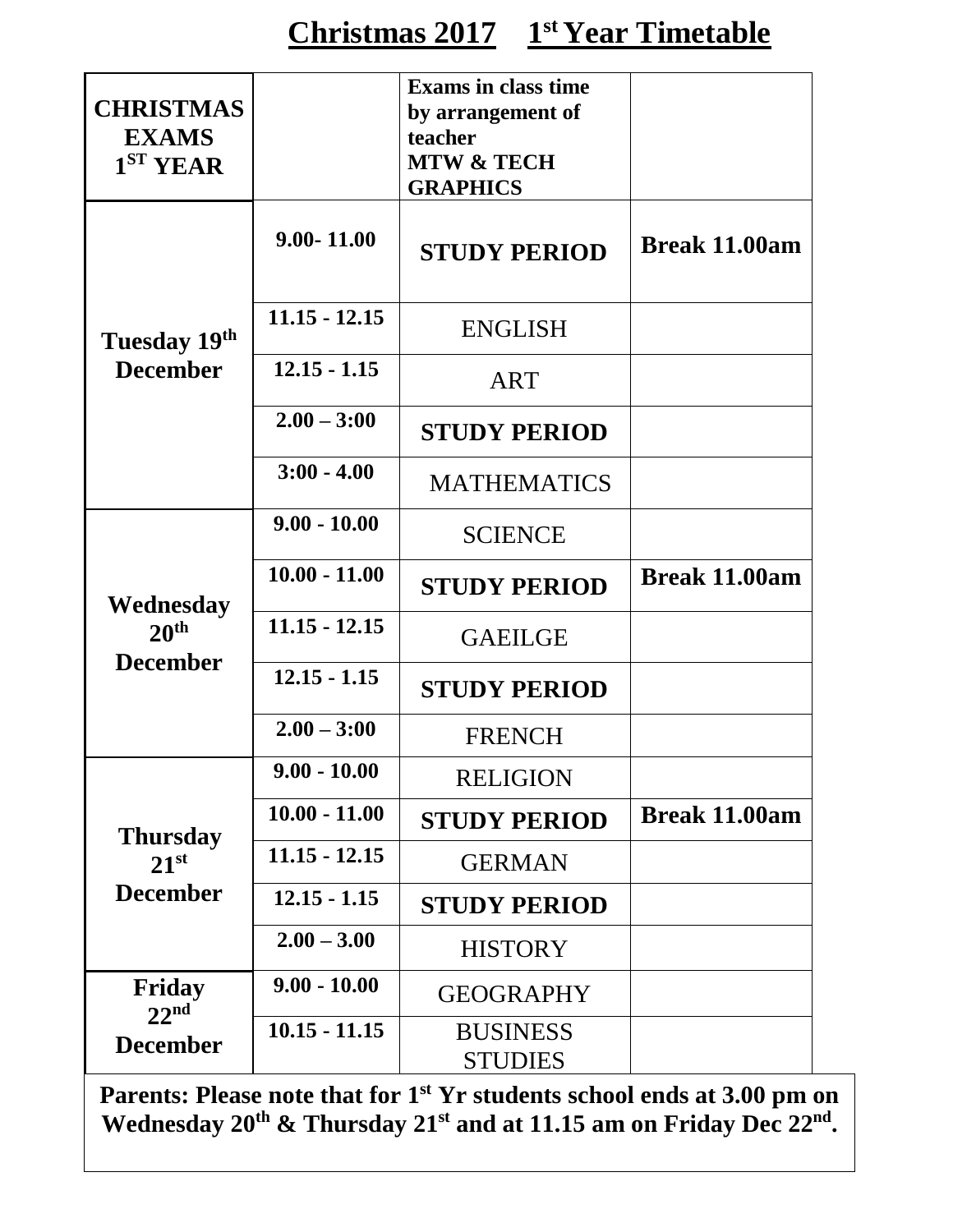|                                                 | 9.00         | <b>BLOCK STUDY IN CLASSROOMS</b>                            |  |
|-------------------------------------------------|--------------|-------------------------------------------------------------|--|
| <b>Tuesday</b><br>19 <sup>th</sup>              | 11.00        | <b>BREAK 11:00am</b>                                        |  |
|                                                 | 11.15        | <b>CSPE</b>                                                 |  |
|                                                 | 12.00        |                                                             |  |
|                                                 | 12.00        | <b>RELIGION</b>                                             |  |
| <b>December</b>                                 | 1:15         |                                                             |  |
|                                                 | 2.00         | <b>STUDY PERIOD</b>                                         |  |
|                                                 | 2.30         |                                                             |  |
|                                                 | 2.30         | <b>ENGLISH</b>                                              |  |
|                                                 | 4.00         |                                                             |  |
|                                                 | 9.00<br>9.30 | <b>STUDY PERIOD</b>                                         |  |
|                                                 | 9.30         | FRE GER GER GER MatT MatT<br><b>BUS</b>                     |  |
|                                                 | 11.00        | MC MTOS JC<br><b>BOC</b><br>RM HK<br>LD                     |  |
| Wednesday                                       |              | <b>Break 11.00am</b>                                        |  |
| 20 <sup>th</sup>                                | 11.15        | <b>STUDY PERIOD</b>                                         |  |
| <b>December</b>                                 | 11.45        |                                                             |  |
|                                                 | 11.45        | TGR TGR MatT ART BUS BUS                                    |  |
|                                                 | 1.15         | <b>JK</b><br><b>JC MTOS</b><br><b>SJ</b><br>CD<br><b>AS</b> |  |
|                                                 | 2.00         | <b>GAEILGE/Bus</b>                                          |  |
|                                                 | 3.30         | EW                                                          |  |
|                                                 | 9.00         | <b>STUDY PERIOD</b>                                         |  |
|                                                 | 9.30         |                                                             |  |
|                                                 | 9.30         | <b>SCIENCE</b>                                              |  |
|                                                 | 11.00        | <b>Break 11.00am</b>                                        |  |
| <b>Thursday</b><br>$21^{st}$<br><b>December</b> | 11.15        |                                                             |  |
|                                                 | 11.45        | <b>STUDY PERIOD</b>                                         |  |
|                                                 | 11.45        | <b>HISTORY</b>                                              |  |
|                                                 | 1.15         |                                                             |  |
|                                                 | 2.00         | <b>MATHEMATICS</b>                                          |  |
|                                                 | 3.30         |                                                             |  |
|                                                 | 9.00         |                                                             |  |
| Friday                                          | 10.30        | <b>GEOGRAPHY</b>                                            |  |
| 22 <sup>nd</sup>                                |              |                                                             |  |
|                                                 |              |                                                             |  |
| <b>December</b>                                 |              |                                                             |  |
|                                                 |              |                                                             |  |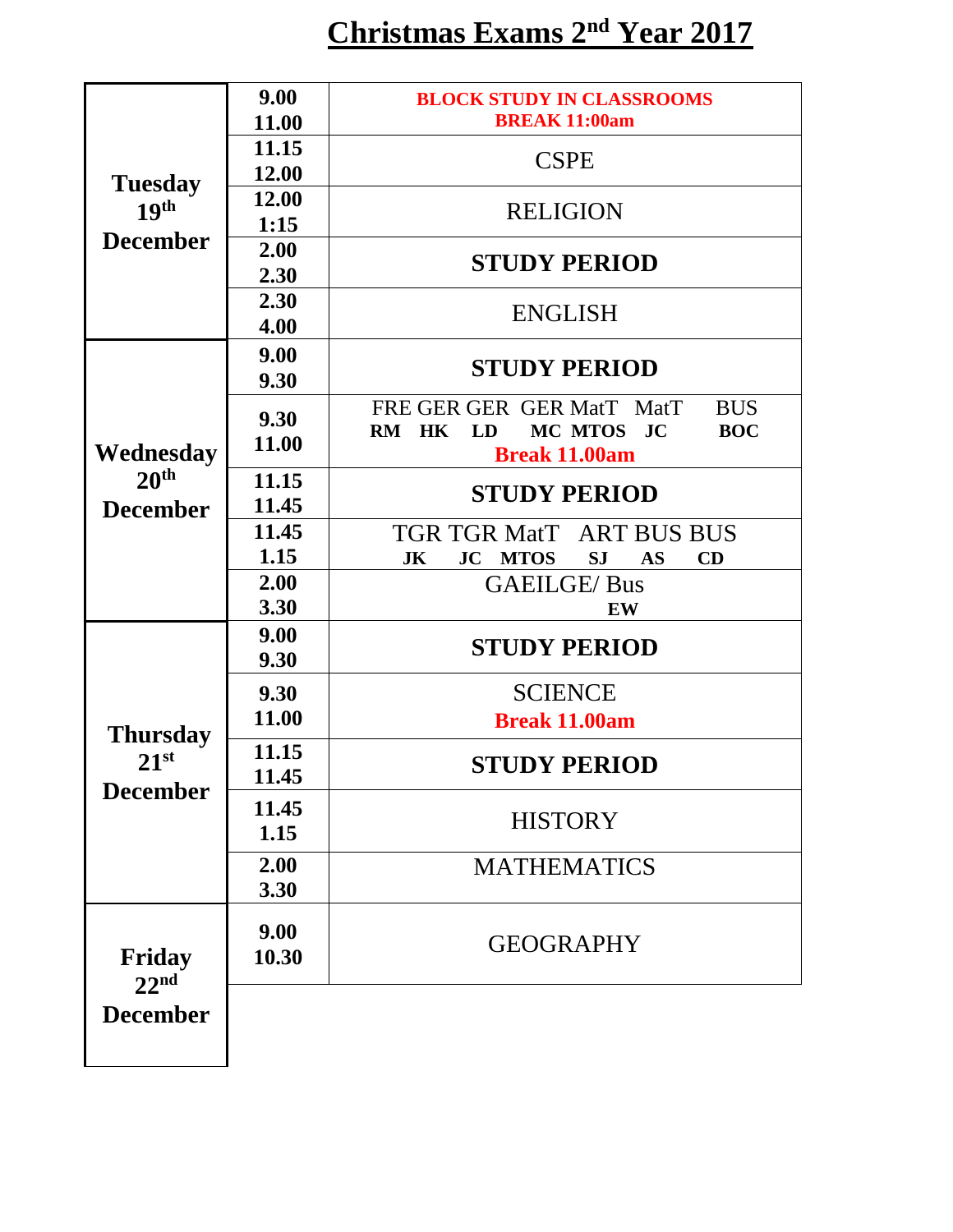**Christmas 2017 5 th Year Timetable**

|                               | 9.00<br>9.30                        | <b>STUDY PERIOD</b>                                                                                                             |  |  |
|-------------------------------|-------------------------------------|---------------------------------------------------------------------------------------------------------------------------------|--|--|
| Tuesday 19th                  | 9.30<br>11.00                       | ART ART AgSC ACC CHEM BUS GEO GEO<br>CD<br>$S_{J}$<br>$CK$ $EE$<br>AK HOC ROR RT<br><b>Break 11.00am</b>                        |  |  |
| <b>December</b>               | 11.15<br>11.45                      | <b>STUDY PERIOD</b>                                                                                                             |  |  |
|                               | 11.45<br>1.15                       | <b>ENGLISH</b>                                                                                                                  |  |  |
|                               | 2.00<br>3.30                        | GEOG GEOG BIO ConST<br>PHY<br><b>HIST</b><br><b>HOC</b><br><b>MOS</b><br>KT<br>EE<br>DC<br><b>HH</b>                            |  |  |
|                               | 9.00<br><b>STUDY PERIOD</b><br>9.30 |                                                                                                                                 |  |  |
|                               | 9.30<br>11.00                       | GAE GAE<br>GAE<br><b>BIO</b><br><b>GAE</b><br><b>MOS</b><br>AC<br><b>GOS</b><br>$\bf FF$<br><b>JJOB</b><br><b>Break 11.00am</b> |  |  |
| Wednesday<br>20th             | 11.15<br>11.45                      | <b>STUDY PERIOD</b>                                                                                                             |  |  |
| <b>December</b>               | 11.45<br>1.15                       | FRE GER GER ConST BUS BUS<br>HK JC<br><b>BOC NS</b><br>RM MC                                                                    |  |  |
|                               | 2.00<br>3.30                        | <b>MATHEMATICS</b>                                                                                                              |  |  |
| <b>Thursday</b>               | 9.00<br>10.30                       | BIO BIO<br>ConSt DES ECO ECO<br>JC<br>JK HOC NS<br>AK DC                                                                        |  |  |
| $22^{1st}$<br><b>December</b> | 10.30<br>12.00                      | <b>Applied Maths LCVP</b><br><b>DC</b><br><b>BOC</b>                                                                            |  |  |
|                               |                                     |                                                                                                                                 |  |  |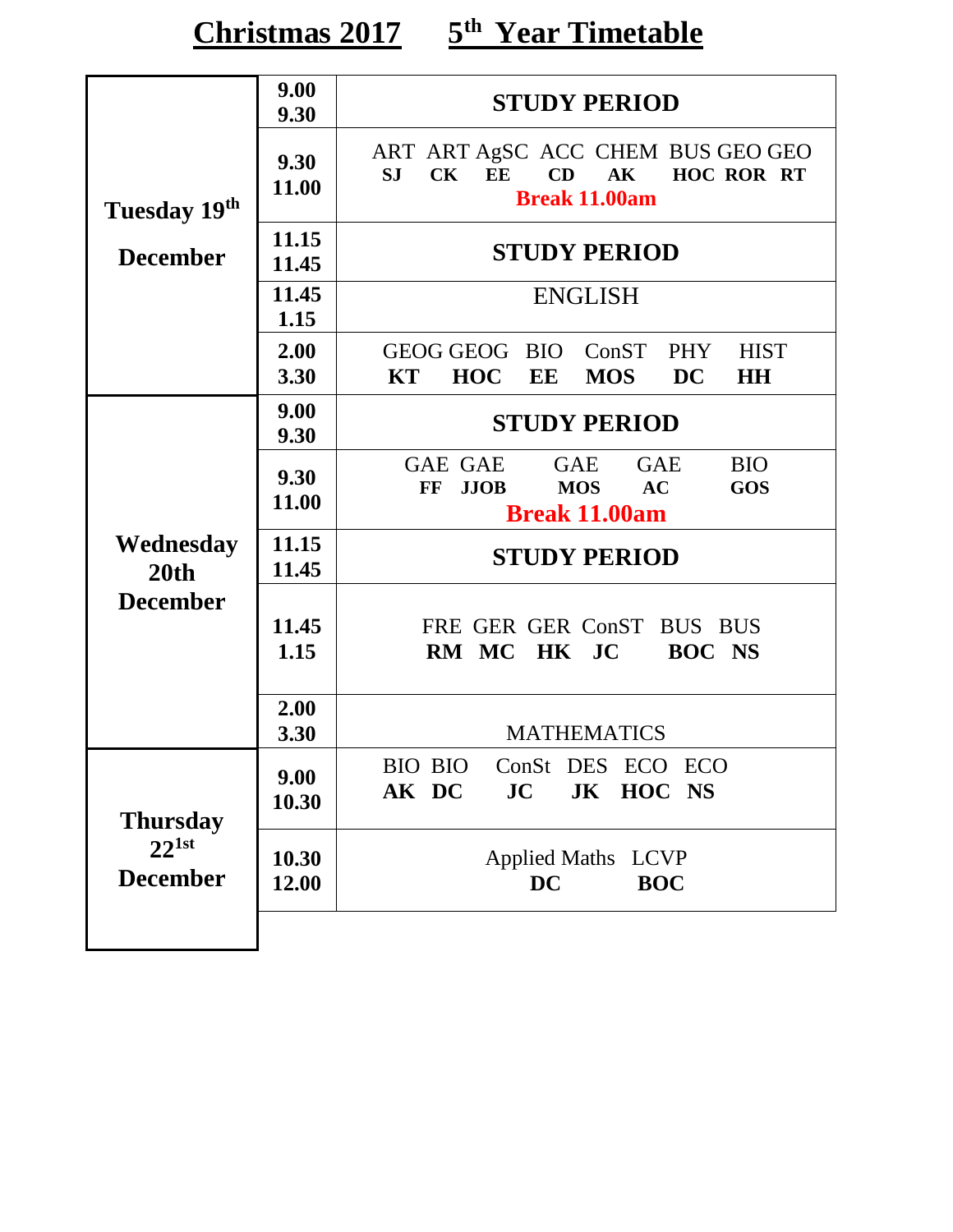| <b>JUNIOR CERTIFICATE MOCKS Christmas 2017</b> |                |                                                                       |  |
|------------------------------------------------|----------------|-----------------------------------------------------------------------|--|
| <b>DAY</b>                                     | <b>TIME</b>    | <b>SUBJECT</b>                                                        |  |
|                                                | $9.00 - 11.00$ | Irish - H - Paper 1                                                   |  |
| Wednesday                                      |                |                                                                       |  |
| 20th                                           |                | Irish - O - Christmas Exam                                            |  |
| <b>December</b>                                | $9.00 - 10.30$ | Tech Graph – Christmas Exam<br><b>Business – (O) – Christmas Exam</b> |  |
|                                                | $1.30 - 3.30$  | <b>Business Paper 1 (Hons Only)</b>                                   |  |
| <b>Thursday</b>                                | $9.00 - 11.00$ | Mathematics $-$ O $-$ Paper 1                                         |  |
| 21st<br><b>December</b>                        | $9.00 - 11.30$ | Mathematics $- H -$ Paper 1                                           |  |
|                                                |                |                                                                       |  |
|                                                |                |                                                                       |  |

## **JUNIOR CERTIFICATE Mocks Christmas 2017**

|                                     | <b>LEAVING CERTIFICATE MOCKS Christmas 2017</b> |                                                                                   |  |
|-------------------------------------|-------------------------------------------------|-----------------------------------------------------------------------------------|--|
| DA Y                                | <b>TIME</b>                                     | <b>SUBJECT</b>                                                                    |  |
|                                     | $9.00 - 11.50$                                  | <b>ENGLISH - H - PAPER 1</b>                                                      |  |
| Wednesday                           | $9.00 - 11.50$                                  | $ENGLISH-O-PAPER 1$                                                               |  |
| 20 <sub>th</sub><br><b>December</b> | $1.00 - 3.30$                                   | <b>MATHEMATICS - H&amp;O - PAPER 1</b><br><b>MATHEMATICS - F - Christmas Exam</b> |  |
| <b>Thursday</b>                     | $9.00 - 11.20$                                  | <b>GAEILGE - H&amp;F - PÁIPÉAR 1</b>                                              |  |
| 21st                                | $9.00 - 10.50$                                  | $GAEILGE - O - PÁIPÉAR 1$                                                         |  |
| <b>December</b>                     |                                                 |                                                                                   |  |